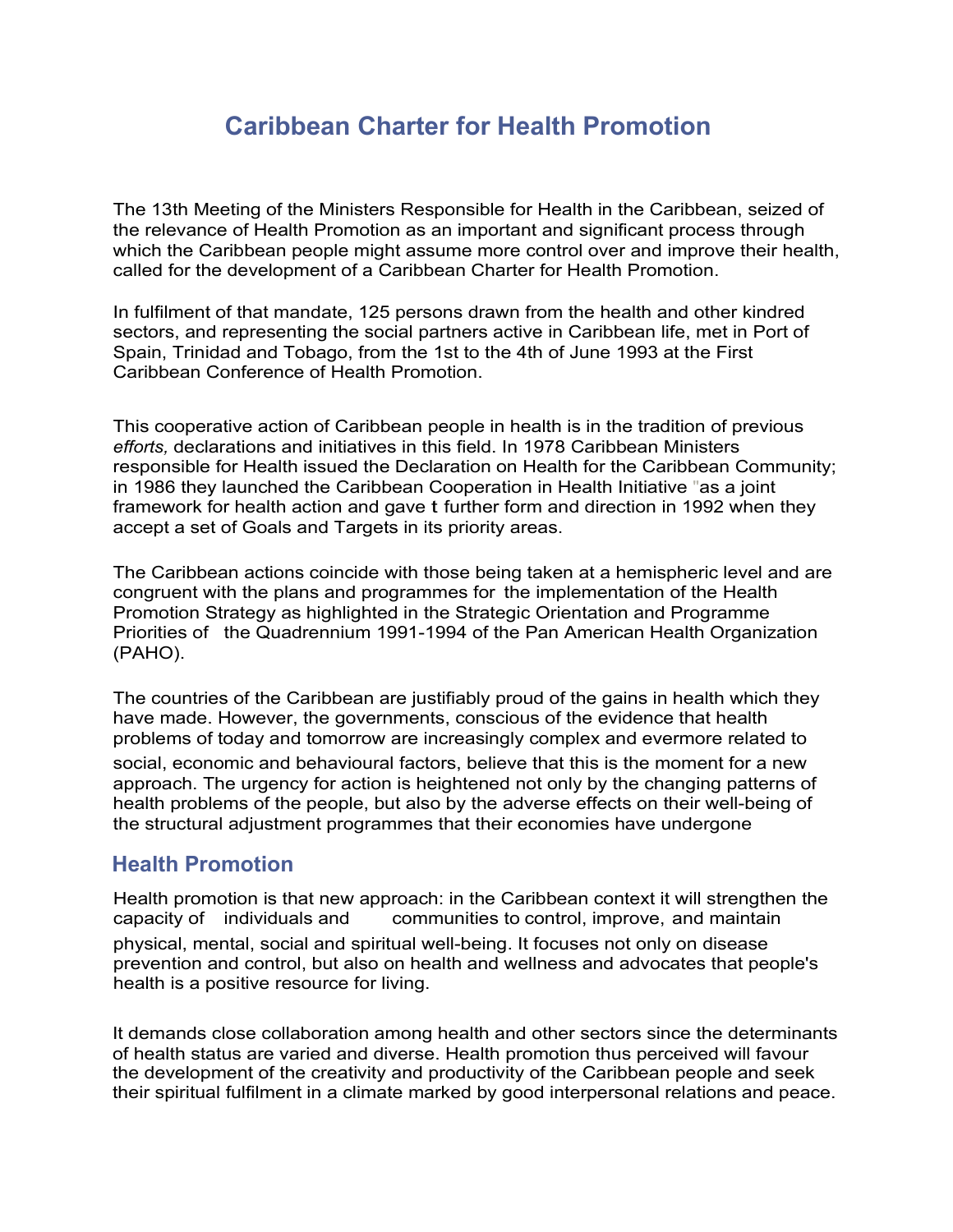## **Opportunities**

The Caribbean is well equipped to face the challenges that must come with the acceptance of health promotion as an appropriate approach. The opportunities for successful action include: the existing structures and institutions born out of the rich variety of experiences and resource that its people developed the uniqueness of its culture, its racial and religious tolerance, its recognition of the valuable role of family and friends the personality of its people know for their humour and the pride they display in their music, dance and sport the demonstrable advances its people have made in improving many aspects of their health the achievements in academic excellence

### **Strategies**

The wellness of the Caribbean people that health promotion seeks to enhance will depend on actions taken by individuals and communities to modify crucial ecological and behavioural factors and to provide efficient and effective systems of health care.

The strategies that will ensure the understanding, planning and implementation of the kind of health promotion that adheres to the overriding principle of equity in matters of health include" the following:

- 1 formulating public health policy
- 2 reorienting health services
- 3 empowering communities to achieve well-being
- 4 creating supportive environments
- 5 developing/increasing personal health skills
- 6 building alliances with special emphasis on the media

# Formulating Public Health Policy

Since all dimensions of the activity of the state will impact on the health status of the people, policy makers must be ever conscious of the impact of these decisions. Multisectorial, multi-disciplinary considerations are therefore critical to the formulation of healthy public policy.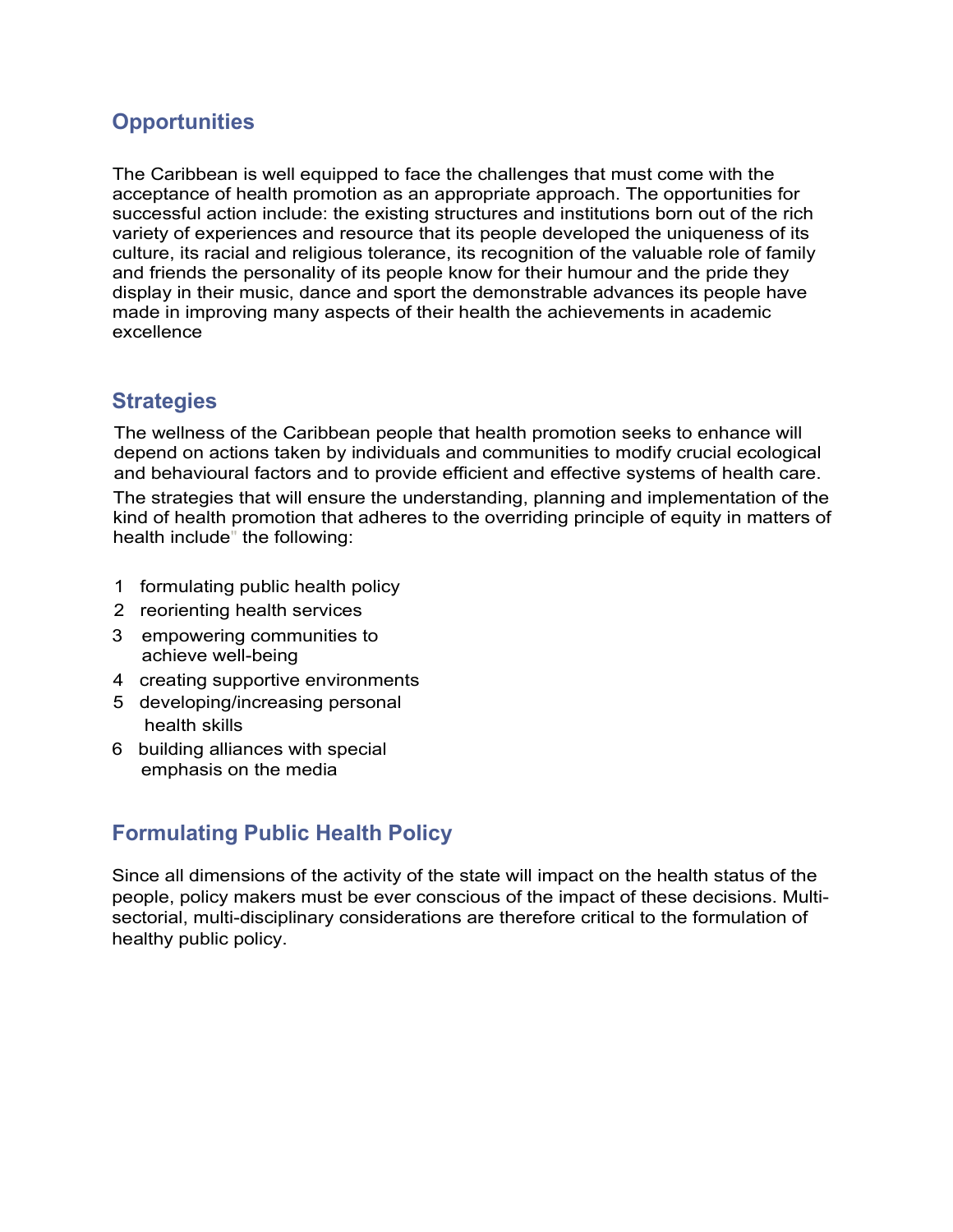Such public policy must emphasize alliances among varied programmes and promote health as a strategic input and priority outcome of development. It must seek consensus among critical actors and sectors and involve the population and its several communities in its definition.

#### Reorienting Health Services

The implementation of health promotion strategies requires no less than the orientation of the health system to make it more responsive to the health needs of communities and individuals. Health systems that espouse promotion must involve members of the community in its development, and ensure that decisions about services result from genuine local and national participatory and consultative processes.

Such systems will have equity as a central consideration. The allocation of resources and the establishment of programmes are crucial to ensure that health promotion assumes its proper priority position. These systems will be open to the provision of non-traditional services, the conduct of appropriate health research and will legitimatize the role of any member of the health team as a leader.

## Empowering Communities to Achieve Well-being

Health promotion must build on that aspect of Caribbean Culture that embraces community action and the tradition of the extended family. Communities will be provided with the information and tools to allow them to take such actions as are needed to improve health and well-being. Proactive community action and participation, as well the community's involvement in determining its priorities for health promotion, must be acknowledged and facilitated by policy makers, health care providers and the media.

### Creating Supportive Environments

The success of health promotion will depend in part on the commitment of governments to achieving a healthy physical, social, economic and political environment. All development activities must be guided by the need to sustain and enhance the environment as the Caribbean people aspire to live in healthy countries and healthy cities, to work in healthy places and to have their children attend healthy schools.

In turn, health promotion will advocate a commitment - to securing these aspirations turning to legislation if the need arises